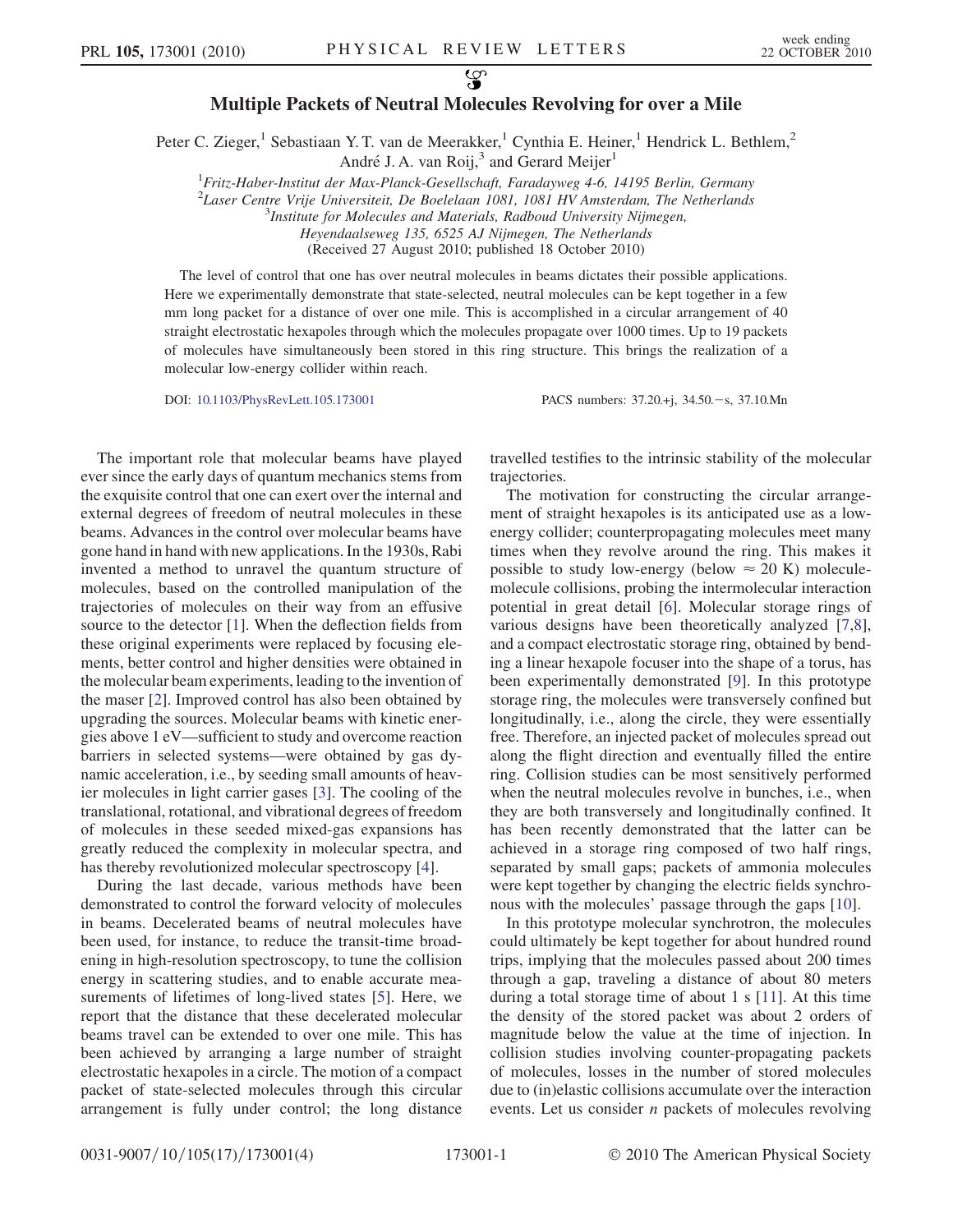clockwise and n packets revolving anticlockwise, all with the same speed; this would require a structure consisting out of  $n$  segments. After  $m$  round trips, each packet of molecules would have interacted 2nm times with counterpropagating packets. As the summed intensity of the  $n$ packets (revolving in either direction) can be recorded, an packets (revolving in either direction) can be recorded, an<br>additional factor  $\sqrt{n}$  will be gained in sensitivity. By tuning the speed with which the packets revolve, the total collision cross-section can be measured as a function of collision energy. Therefore, to operate it as a low-energy collider, the number of simultaneously stored packets—and thus the number of ring segments—as well as the number of completed round trips need to be made as large as possible.

Attempts to scale up the prototype molecular synchrotron to one consisting of many segments met with a number of serious problems: (i) Curved electrodes (as used in [[10](#page-3-9)]) are difficult to machine to a high precision. This causes the alignment of the ring to be rather poor, and thereby limits the lifetime of the stored molecules. (ii) The original scheme to bunch the molecules involved switching between four different voltage configurations every time a packet passed through a gap [\[10\]](#page-3-9). For a ring consisting of many short segments the load on the high-voltage switches would be unacceptable. Moreover, (iii) we have come to realize that this bunching scheme led to additional losses from the ring, either due to instabilities of the molecular trajectories or due to nonadiabatic transitions to nontrapped states. The molecular synchrotron presented here overcomes all these limitations.

A hexapole torus can be approximated by many short straight hexapole segments. From numerical simulations, we expect that the number of straight hexapoles can be reduced to below 100 without suffering a significant reduction in the transverse acceptance of the ring. As a compromise between construction demands and the expected performance, we have built a ring out of 40 straight hexapoles. A photograph of this ring is shown in the upper panel of Fig. [1,](#page-1-0) along with a zoom-in of three of the hexapoles. The diameter of the ring is 500 mm. Individual hexapoles are made by placing (nominally) 37.4 mm long electrodes, rounded off at each end, with a diameter of 4 mm on the outside of a circle with a radius of 3.54 mm [\[12\]](#page-3-11). Each hexapole spans an angle of 9 degrees of the ring. A difference of 1.5 mm between the lengths of the inner and outer electrodes is implemented to maintain a constant gap of 2 mm between adjacent hexapoles.

To confine the molecules transversely, a voltage difference of 6 kV is applied between adjacent hexapole rods, as shown in the middle panel of Fig. [1.](#page-1-0) In this situation, the resulting electric field is cylindrically symmetric, increasing quadratically with distance from the center. Molecules in states that have a positive energy shift in the applied electric field—so-called low-field seekers—will experience a force towards the center of the hexapole; this force increases linearly with the radial distance when the Stark

<span id="page-1-0"></span>

FIG. 1 (color online). Upper panel: Photograph of the 0.5 m diameter molecular synchrotron with a zoom-in of three hexapoles. Middle panel, left: Voltage configuration used to transversely confine neutral molecules, overlayed with a contour plot of the resulting electric field strength. Right: Electric field strength (both for confinement and bunching) as a function of position along the equilibrium orbit. Lower panel: Scheme of the time dependence of the voltage difference between adjacent hexapole electrodes during operation of the synchrotron. By temporarily switching to a higher voltage-difference whenever the packet passes through a gap, ammonia molecules with a velocity spread of one  $m/s$  are kept in a tight bunch while revolving. The green dashed curve indicates the equilibrium orbit of  $ND_3$  molecules with a forward velocity of 125 m/s.

shift is linear with the electric field. In the ring, the molecules also experience a centrifugal force that depends on their forward velocity, and these forces will cancel at a certain position. In a perfect hexapole torus, a deuterated ammonia  $(ND_3)$  molecule in the low-field-seeking component of the  $| J, K \rangle = | 1, 1 \rangle$  state with a forward velocity of 125 m/s would be displaced radially outwards by 2.4 mm from the geometric center of the hexapole. In the present segmented ring, it is still a sufficiently good approximation that the equilibrium orbit for this molecule is a circle with a radius of 252.4 mm. Molecules flying with the same forward velocity but with a different radial position or with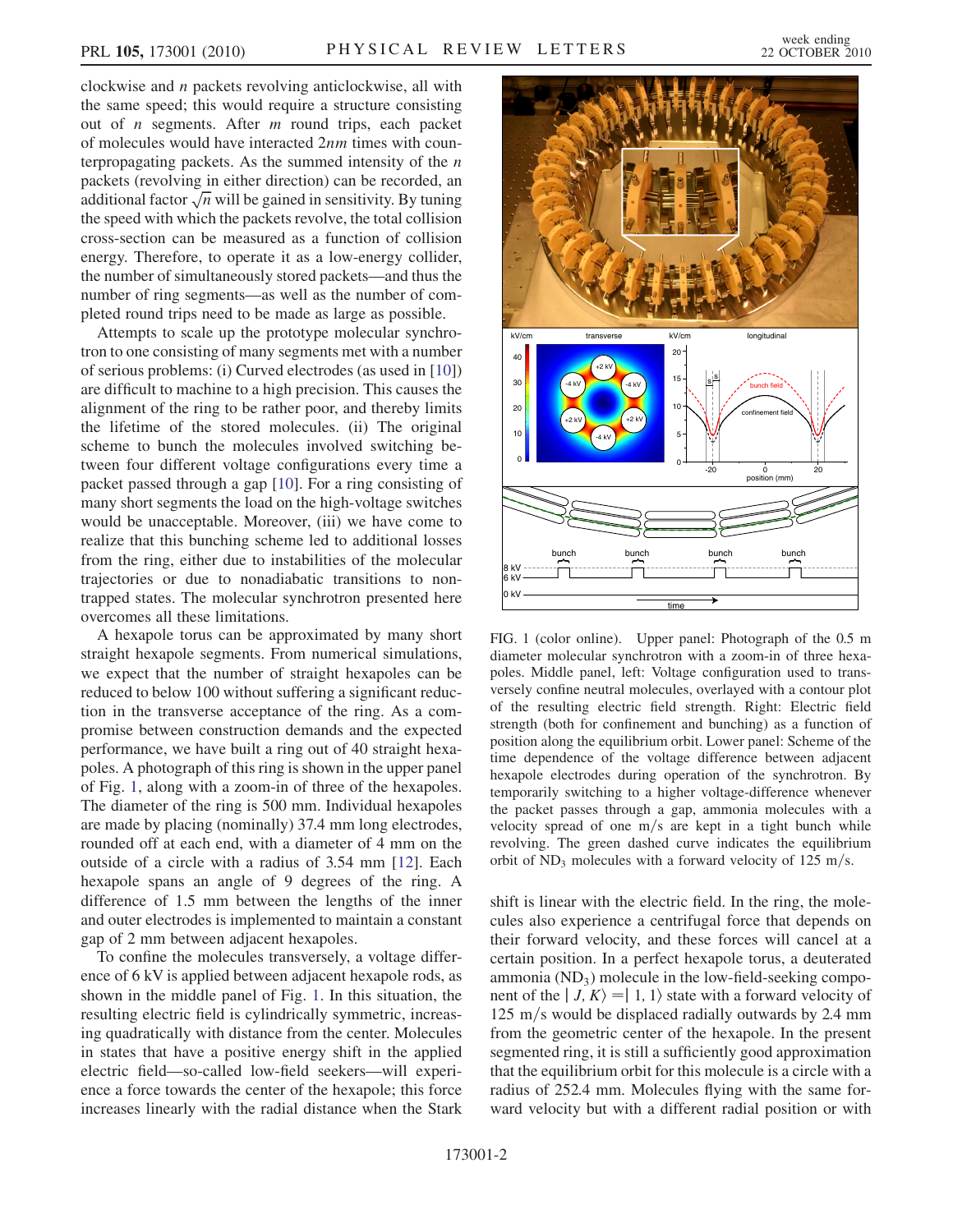a nonzero radial velocity will oscillate around this equilibrium orbit with a transverse (betatron) frequency of around 1 kHz; i.e., these molecules will make 11.6 betatron oscillations per round trip.

Let us next look at the longitudinal motion of molecules on the equilibrium orbit. As is seen in the middle panel of Fig. [1,](#page-1-0) the electric field strength varies strongly along this orbit. This arises from the change in the distance of the equilibrium orbit from the center line of the straight hexapole segment and from the presence of the gaps. The electric field in the middle of a gap drops to about half of the value near the end of a hexapole segment. Therefore, molecules in a low-field-seeking state will be accelerated in the fringe fields at the end of a hexapole segment, and will be decelerated in the fringe fields at the next hexapole segment. If the voltages are kept at a constant value, the deceleration will exactly cancel the acceleration and the molecules will keep their original velocity. In order to confine molecules in the longitudinal direction, we temporarily increase the positive voltages from  $+2$  to  $+4$  kV every time the molecules pass through a gap. As schematically indicated in Fig. [1](#page-1-0), we increase the fields when a so-called ''synchronous''molecule is a distance s before the middle of the gap and decrease the fields when this molecule is the same distance s after the middle of the gap. As before, the accelerating and decelerating forces on the synchronous molecule will be equal, and the velocity of the synchronous molecule will be the same after passing the gap. By contrast, a molecule that is slightly behind the synchronous molecule will enter the gap when the voltages are high, and it will leave the gap when the voltages are low. As a consequence, this molecule will experience a net acceleration. Vice versa, a molecule that is in front of the synchronous molecule will enter the gap when the voltages are low, and it will leave the gap when the voltages are high. This molecule will experience a net deceleration. This argument shows that molecules within a small position interval will experience a force towards the synchronous molecule and will oscillate around it; the molecules are hence trapped in a travelling potential well that revolves around the ring. From measurements and simulations of this bunching scheme, we have determined the longitudinal trap depth to be about 1 mK, and the trap (synchrotron) frequency to be on the order of 35 Hz; i.e., the molecules make 0.4 synchrotron oscillation per round trip. Note that in this bunching scheme the molecules experience a transverse confinement force at all times.

In our experiments, packets of deuterated ammonia  $(^{14}ND_3)$  molecules with a forward velocity of around  $125 \text{ m/s}$  are tangentially injected into the 40-segment molecular synchrotron. These packets are produced by Stark deceleration, followed by transverse focusing and longitudinal cooling, of a pulsed beam of ammonia, as described in detail elsewhere [[13](#page-3-12)]. At the entrance of the synchrotron, each packet is several mm long and contains about a million molecules. All of these molecules are in the upper inversion doublet component of a single rotational level,  $| J, K \rangle = | 1, 1 \rangle$ , in the vibrational and electronic ground state. At the injection point, four hexapoles are connected (in two sets of two hexapoles) to two separate high-voltage switches to allow for the injection of new packets of molecules without interfering with the ones already stored. These segments are switched off during injection of a new packet, and are switched to a small bias voltage during detection of the molecules. The remaining 36 hexapoles are connected to three other highvoltage switches.

Figure [2](#page-2-0) shows the density of ammonia molecules as a function of time after injection into the synchrotron. Thirteen packets are injected at a rate of about 10 Hz, after which the loading is stopped. These packets then trail each other by a distance of three hexapoles; the first and the last injected packet are four hexapoles apart. The summed signal of the packets is recorded after a selected number of round trips, in time steps of 2.6  $\mu$ s, using ionization with a focused laser beam at the injection point. The timeof-flight profiles shown are averaged over 16 of such measurement cycles. Even after 1025 round trips, i.e., after the molecules have traveled further than a mile and have passed through a gap 41 000 times, their signal can be clearly recognized; the temporal width of 21  $\mu$ s corresponds to a packet length of 2.6 mm.

The density of ammonia molecules is seen to exponentially decay with time at a rate of  $0.31 \text{ s}^{-1}$ . This is the lowest decay rate that has been observed for neutral ammonia molecules in any trap to date. In all the early electrostatic trapping experiments,  $1/e$  lifetimes of only a small fraction of a second have been observed. These were probably limited by nonadiabatic transitions to nontrappable states near the trap center, as was only realized when substantially longer lifetimes of up to 1.9 s were

<span id="page-2-0"></span>

FIG. 2. Measurements of the density of  $ND_3$  molecules as a function of time (in seconds) for a selected number of round trips. The observed temporal width of 21  $\mu$ s after 1025 round trips corresponds to a packet length of 2.6 mm after a flight distance of more than a mile. The inset shows the exponential decay of the signal with time.